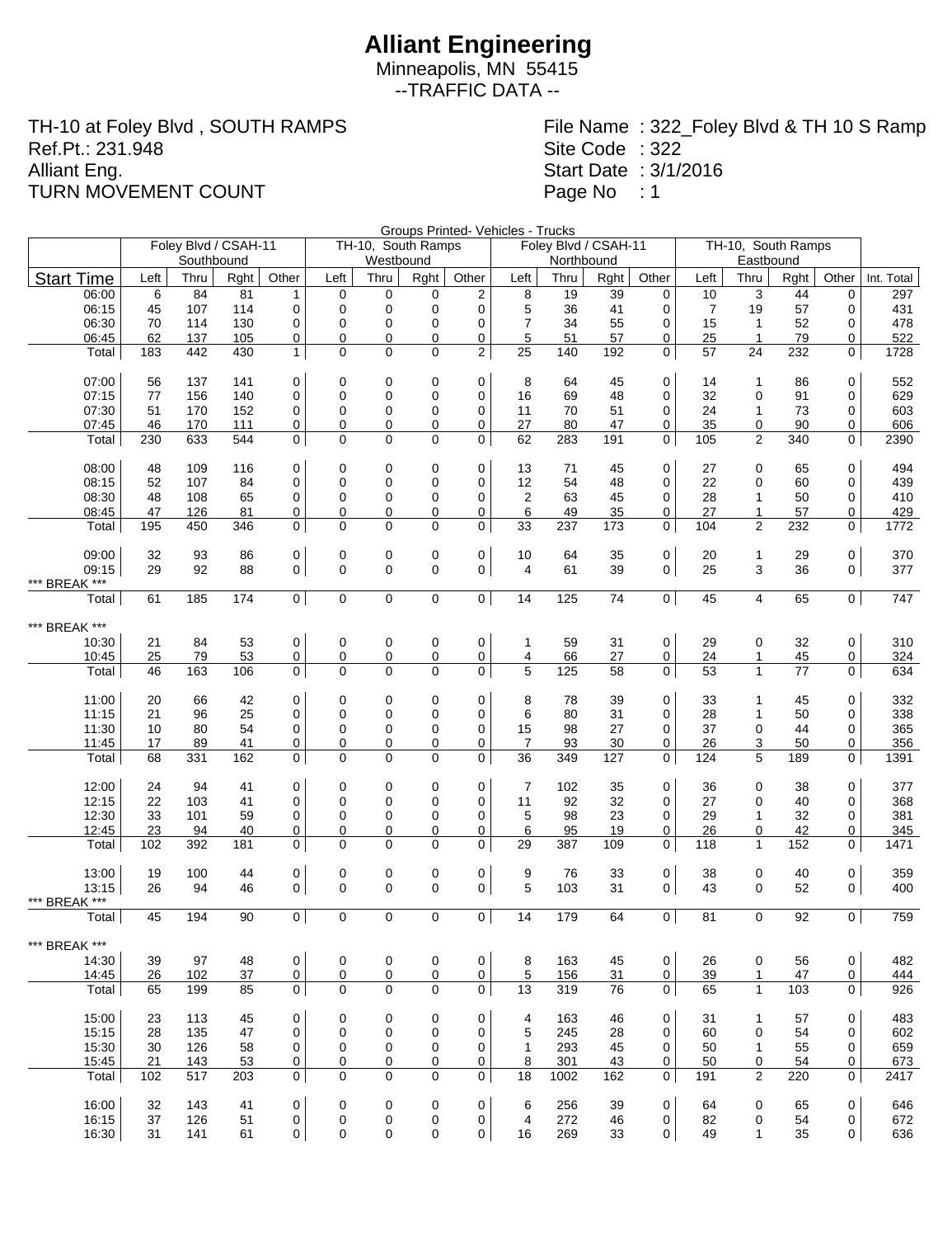Minneapolis, MN 55415 --TRAFFIC DATA --

TH-10 at Foley Blvd , SOUTH RAMPS Ref.Pt.: 231.948 Alliant Eng. TURN MOVEMENT COUNT

File Name : 322\_Foley Blvd & TH 10 S Ramp Site Code : 322 Start Date : 3/1/2016 Page No : 2

|                    |      |                      |      |             |             |                    |      | Groups Printed- Vehicles - Trucks |      |                      |      |             |                    |      |      |          |            |
|--------------------|------|----------------------|------|-------------|-------------|--------------------|------|-----------------------------------|------|----------------------|------|-------------|--------------------|------|------|----------|------------|
|                    |      | Foley Blvd / CSAH-11 |      |             |             | TH-10, South Ramps |      |                                   |      | Foley Blvd / CSAH-11 |      |             | TH-10, South Ramps |      |      |          |            |
|                    |      | Southbound           |      |             |             | Westbound          |      |                                   |      | Northbound           |      |             |                    |      |      |          |            |
| <b>Start Time</b>  | Left | Thru                 | Rght | Other       | Left        | Thru               | Rght | Other                             | Left | Thru                 | Rght | Other       | Left               | Thru | Rght | Other    | Int. Total |
| 16:45              | 43   | 144                  | 53   | $\mathbf 0$ | 0           | 0                  | 0    | 0                                 | 14   | 267                  | 63   | 0           | 83                 | 4    | 58   |          | 729        |
| Total              | 143  | 554                  | 206  | 0           | $\mathbf 0$ | 0                  | 0    | 0                                 | 40   | 1064                 | 181  | $\mathbf 0$ | 278                | 5    | 212  | 0        | 2683       |
|                    |      |                      |      |             |             |                    |      |                                   |      |                      |      |             |                    |      |      |          |            |
| 17:00              | 30   | 112                  | 57   | 0           | 0           | 0                  | 0    | 0                                 | 8    | 219                  | 60   | 0           | 58                 |      | 47   |          | 592        |
| 17:15              | 24   | 164                  | 54   | 0           | 0           | 0                  | 0    | 0                                 | 3    | 213                  | 41   |             | 69                 |      | 50   |          | 620        |
| 17:30              | 38   | 140                  | 44   | 0           |             | 0                  | 0    | 0                                 | 6    | 238                  | 67   |             | 62                 |      | 44   |          | 639        |
| 17:45              | 23   | 109                  | 52   | 0           | 0           | 0                  | 0    | 0                                 | 5.   | 175                  | 46   |             | 44                 |      | 39   |          | 493        |
| Total              | 115  | 525                  | 207  | $\pmb{0}$   | 0           | 0                  | 0    | 0                                 | 22   | 845                  | 214  | 0           | 233                | 3    | 180  | 0        | 2344       |
|                    |      |                      |      |             |             |                    |      |                                   |      |                      |      |             |                    |      |      |          |            |
| <b>Grand Total</b> | 1355 | 4585                 | 2734 | 1           | 0           | 0                  | 0    | 2                                 | 311  | 5055                 | 1621 | 0           | 1454               | 50   | 2094 |          | 19262      |
| Apprch %           | 15.6 | 52.9                 | 31.5 | 0           | 0           | 0                  | 0    | 100                               | 4.5  | 72.3                 | 23.2 | 0           | 40.4               | 1.4  | 58.2 |          |            |
| Total %            |      | 23.8                 | 14.2 | 0           | 0           | 0                  | 0    | 0                                 | 1.6  | 26.2                 | 8.4  |             | 7.5                | 0.3  | 10.9 | 0        |            |
| Vehicles           | 1332 | 4474                 | 2695 | $\Omega$    | 0           | $\Omega$           | 0    | $\Omega$                          | 304  | 4952                 | 1564 | $\Omega$    | 1424               | 49   | 2056 | $\Omega$ | 18850      |
| % Vehicles         | 98.3 | 97.6                 | 98.6 | 0           | 0           | 0                  | 0    | 0                                 | 97.7 | 98                   | 96.5 | 0           | 97.9               | 98   | 98.2 |          | 97.9       |
| Trucks             | 23   | 111                  | 39   |             | 0           | 0                  | 0    | $\overline{2}$                    |      | 103                  | 57   | $\Omega$    | 30                 |      | 38   |          | 412        |
| % Trucks           | 1.7  | 2.4                  | 1.4  | 100         | $\Omega$    | 0                  | 0    | 100                               | 2.3  | 2                    | 3.5  | 0           | 2.1                | 2    | 1.8  | 0        | 2.1        |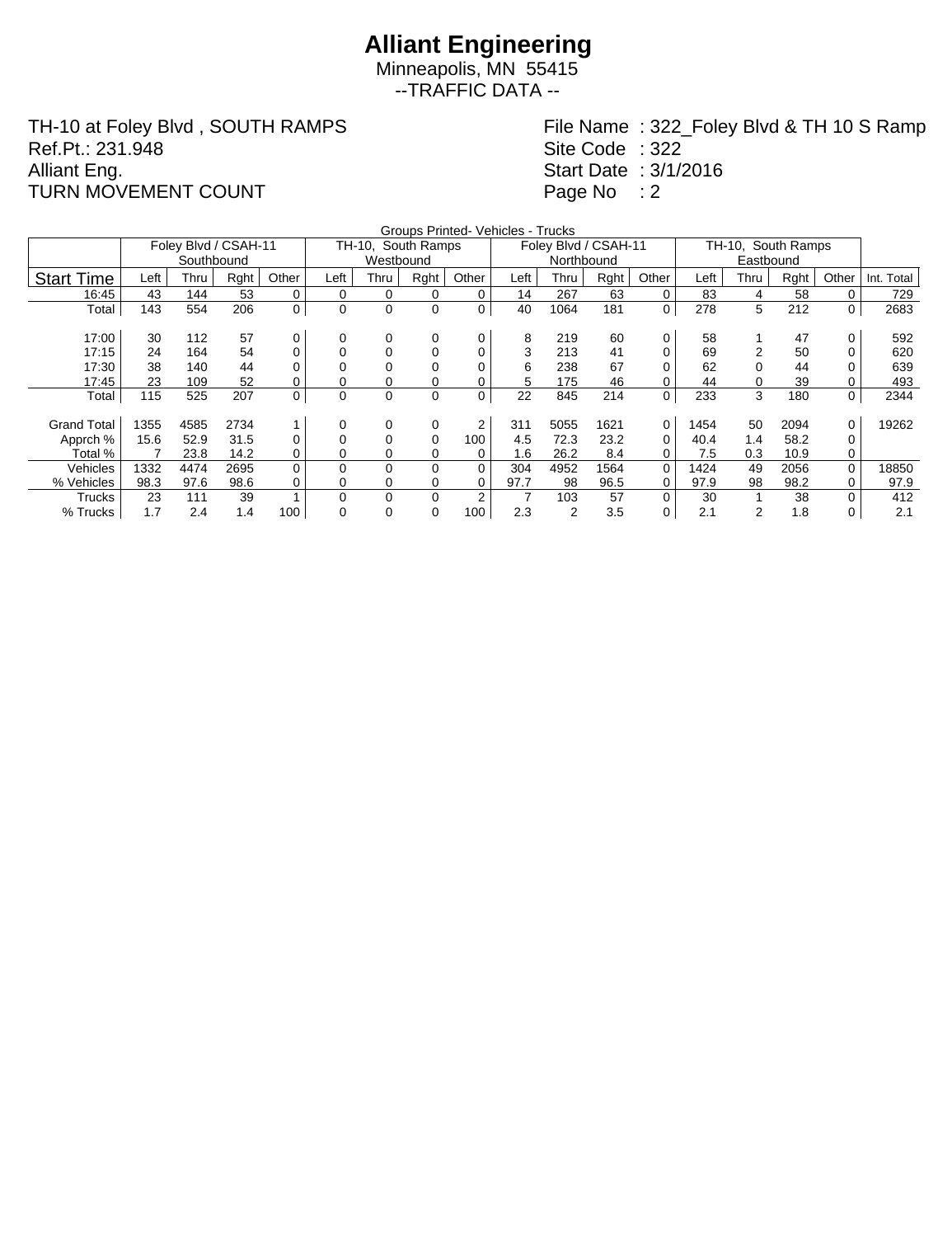Minneapolis, MN 55415 --TRAFFIC DATA --

TH-10 at Foley Blvd , SOUTH RAMPS Ref.Pt.: 231.948 Alliant Eng. TURN MOVEMENT COUNT

File Name : 322\_Foley Blvd & TH 10 S Ramp Site Code : 322 Start Date : 3/1/2016 Page No : 3

|                                                      |               |      |      | Foley Blvd / CSAH-11 |            | TH-10, South Ramps |           |      |       |            | Foley Blvd / CSAH-11 |      |            |       |            | TH-10, South Ramps |                      |      |       |            |            |
|------------------------------------------------------|---------------|------|------|----------------------|------------|--------------------|-----------|------|-------|------------|----------------------|------|------------|-------|------------|--------------------|----------------------|------|-------|------------|------------|
|                                                      | Southbound    |      |      |                      |            |                    | Westbound |      |       |            |                      |      | Northbound |       |            |                    |                      |      |       |            |            |
| <b>Start Time</b>                                    | $c$ eft $\pm$ | Thru | Rght | Other                | App. Total | Left               | Thru      | Rght | Other | App. Total | ∟eft                 | Thru | Raht       | Other | App. Total | Left               | Thru                 | Rght | Other | App. Total | Int. Total |
| Peak Hour Analysis From 06:00 to 11:45 - Peak 1 of 1 |               |      |      |                      |            |                    |           |      |       |            |                      |      |            |       |            |                    |                      |      |       |            |            |
| Peak Hour for Entire Intersection Begins at 07:00    |               |      |      |                      |            |                    |           |      |       |            |                      |      |            |       |            |                    |                      |      |       |            |            |
| 07:00                                                | 56            | 137  | 141  |                      | 334        |                    |           |      |       |            |                      | 64   | 45         | 0     | 117        |                    |                      | 86   | 0     | 101        | 552        |
| 07:15                                                | 77            | 156  | 140  |                      | 373        | 0                  |           |      |       | 0          | 16                   | 69   | 48         | 0     | 133        | 32                 |                      | 91   | 0     | 123        | 629        |
| 07:30                                                | 51            | 170  | 152  |                      | 373        | 0                  |           |      |       |            |                      | 70   | 51         | 0     | 132        | 24                 |                      | 73   |       | 98         | 603        |
| 07:45                                                | 46            | 170  | 111  |                      | 327        |                    |           |      |       | 0          | 27                   | 80   | 47         | 0     | 154        | 35                 |                      | 90   |       | 125        | 606        |
| <b>Total Volume</b>                                  | 230           | 633  | 544  |                      | 1407       | 0                  |           |      |       |            | 62                   | 283  | 191        | 0     | 536        | 105                | $\mathcal{P} \equiv$ | 340  | 0     | 447        | 2390       |
| % App. Total                                         | 16.3          | 45   | 38.7 |                      |            |                    |           |      |       |            | 11.6                 | 52.8 | 35.6       | 0     |            | 23.5               | 0.4                  | 76.1 |       |            |            |
| <b>PHF</b>                                           | .747          | .931 | .895 | .00C                 | .943       | .000               | 000       | .000 | .000  | .000       | .574                 | .884 | .936       | .000  | .870       | .750               | 500                  | .934 | .000  | 894        | .950       |